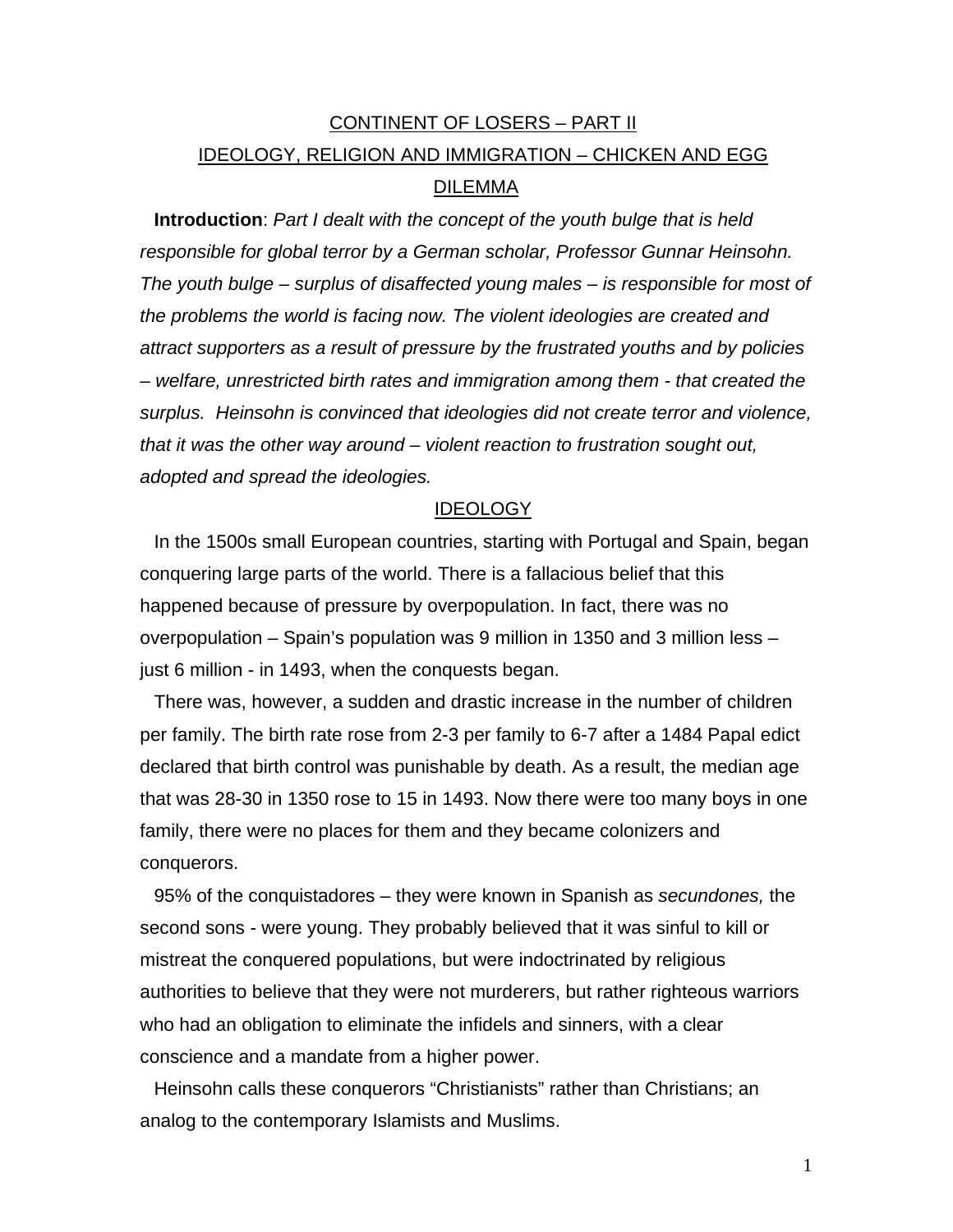He points out that young men need - and eagerly accept - an ideology that will excuse and absolve them:

"When the time is ripe, new religious pamphlets and books will be written. From your holy books — the Koran, the Bible, Mein Kampf, The Communist Manifesto etc. — you take what fits your purpose. You know that you are going to use violence but want a justification. For you are a righteous person. But when the youth bulge is spent, the books that were distributed in millions of copies cannot even be sold in second-hand bookshops. Everybody knows that they are full of rubbish.

"But while the movement is on, these young men are impervious to arguments. So the false ideas do not arise from Holy Scripture. They are generated by the young men themselves because they need wrong ideas to justify their actions. Consequently you cannot stop them by explaining that their ideas are wrong. The movements are not created by wrong ideas. On the contrary, the wrong ideas are created in response to the movement's need. Islam does not create Islamism, young Muslims do."

## IMMIGRATION

Europe's problem with immigration is twofold – the talented are leaving in droves while the third world countries do not have a population that is educationally advanced enough to replace the low birthrate and high emigration.

Germans, Dutch, French are emigrating in ever greater numbers. In Germany alone, over 150,000 leave yearly, most of them for the Anglo-Saxon world. Canada, Australia and New Zealand are ready to receive 1.5 million welleducated immigrants yearly, and they are doing everything to ease the way for them. Heinsohn is not surprised:

"It is no wonder that young, hard-working people in France and Germany choose to emigrate. It is not just that they have to support their own ageing population. If we take 100 20-year-olds, then the 70 Frenchmen and Germans also have to support 30 immigrants of their own age and their offspring. This creates dejection in the local population, particularly in France, Germany and the Netherlands. So they run away."

2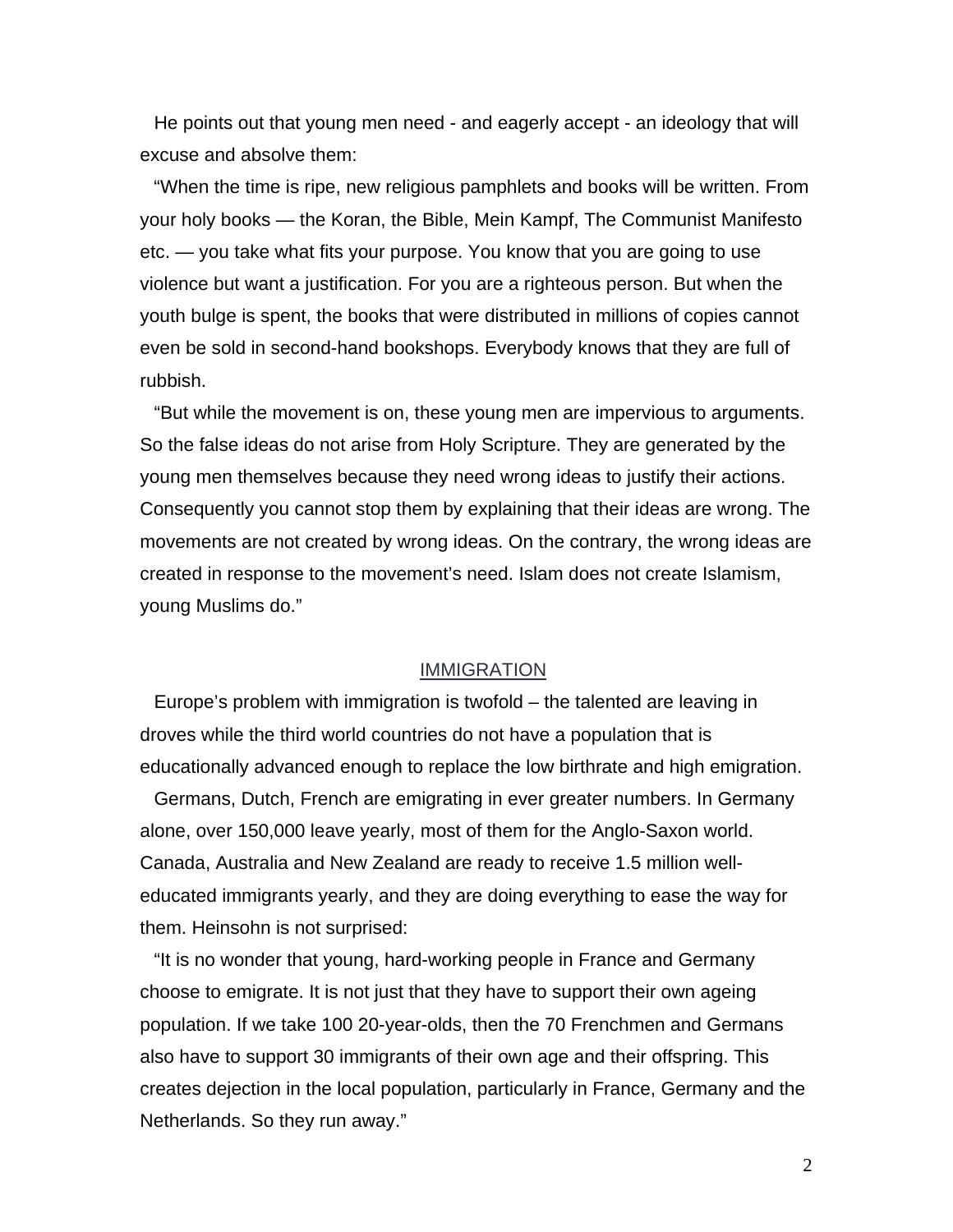Europe's current criteria for accepting immigrants are, (1) whether they are victims of discrimination, (2) whether they already have family in Europe, (3) if they are already in Europe they should be legalized, and (4) – and least important - that the immigrant should fit into the labor market.

Germany is just one example of a loss of billions in revenue because of the lack of qualified people. It has two million available jobs that cannot be filled, a welfare-dependent population of 6 million, and the two do not meet.

France has 2 children per woman, but out of five newborns, two are already Arabic or African. In Germany 35 per cent of all newborns already have a non-German background, and non-Germans commit 90 per cent of violent crimes. A woman in Tunisia has 1.7 children. In France she may have six because the French government pays her to have them.

Canada has a policy that is directly opposite to Europe's: every new Canadian who comes from abroad has to meet educational and professional criteria. The result is that of 100 Canadian adult immigrants, 98 have better professional qualifications than the Canadian average. In Germany and France the corresponding number is 10%.

 "It started to go wrong around 1980. But the great turn in Germany came as late as 1990. That was when we opened the gates for a mass immigration of, roughly speaking, unqualified people. Between 1990 and 2002, Germany allowed an immigration of 13 million. At almost the same time it started to go wrong in France. We can only avert this burden on the welfare state through legislation. We have to pass a bill to the effect that new children born after a certain date will have to be paid for by their parents. It will be a revolution. But it is not even being discussed here in Europe."

Professor Heinsohn is not optimistic about the future and has little advice. He would like to see a larger immigration from China but admits that the educated Chinese will not be eager to go somewhere where they will be stuck supporting an ignorant and dependent population. He discounts the possibility of armed resistance if and when European societies will collapse under the immigrant pressure – "who will be left to fight?" he asks, "The young will be gone." He quotes a 2005 German poll that shows that 52% of the 18–32 age group want to

3